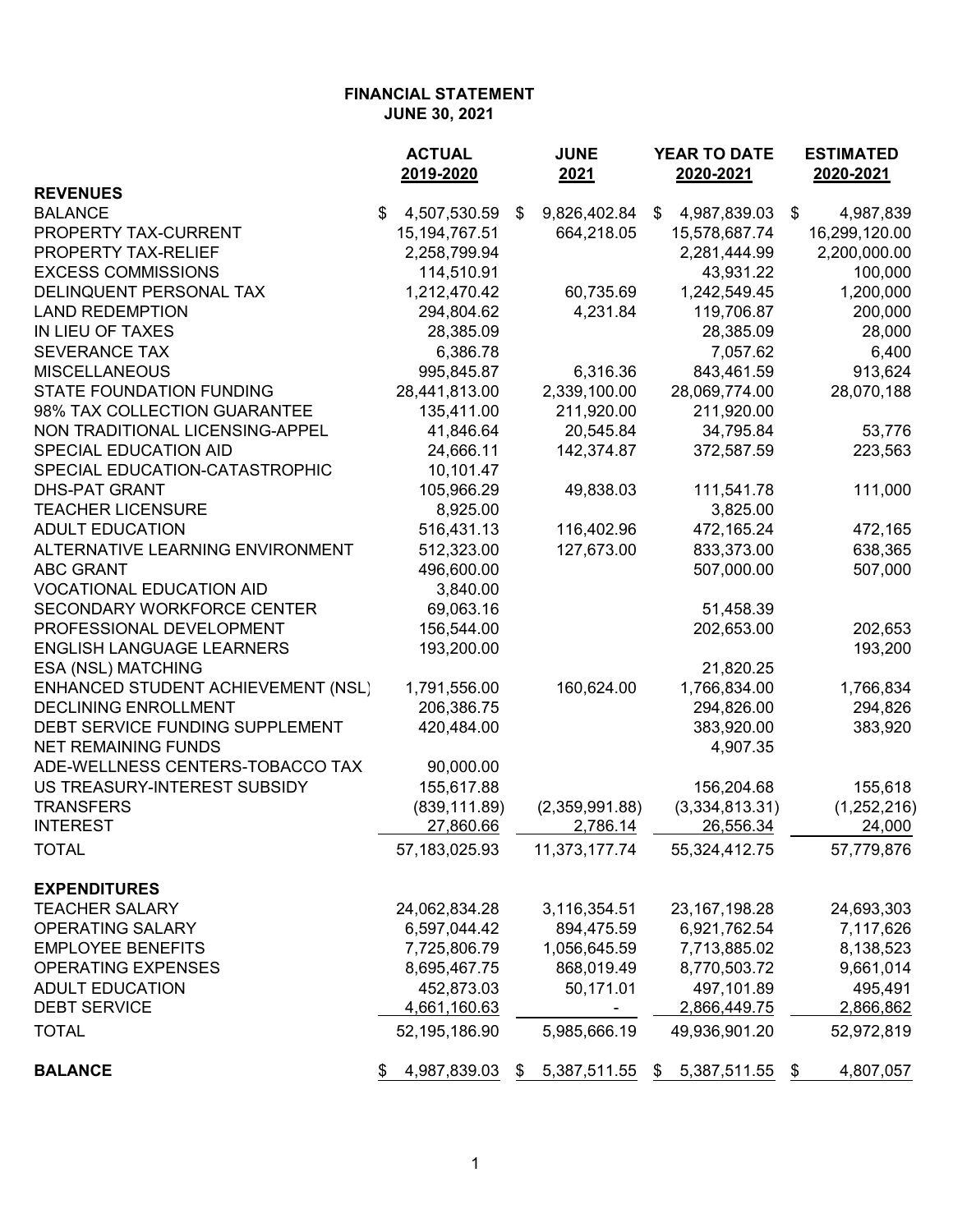8/2/2021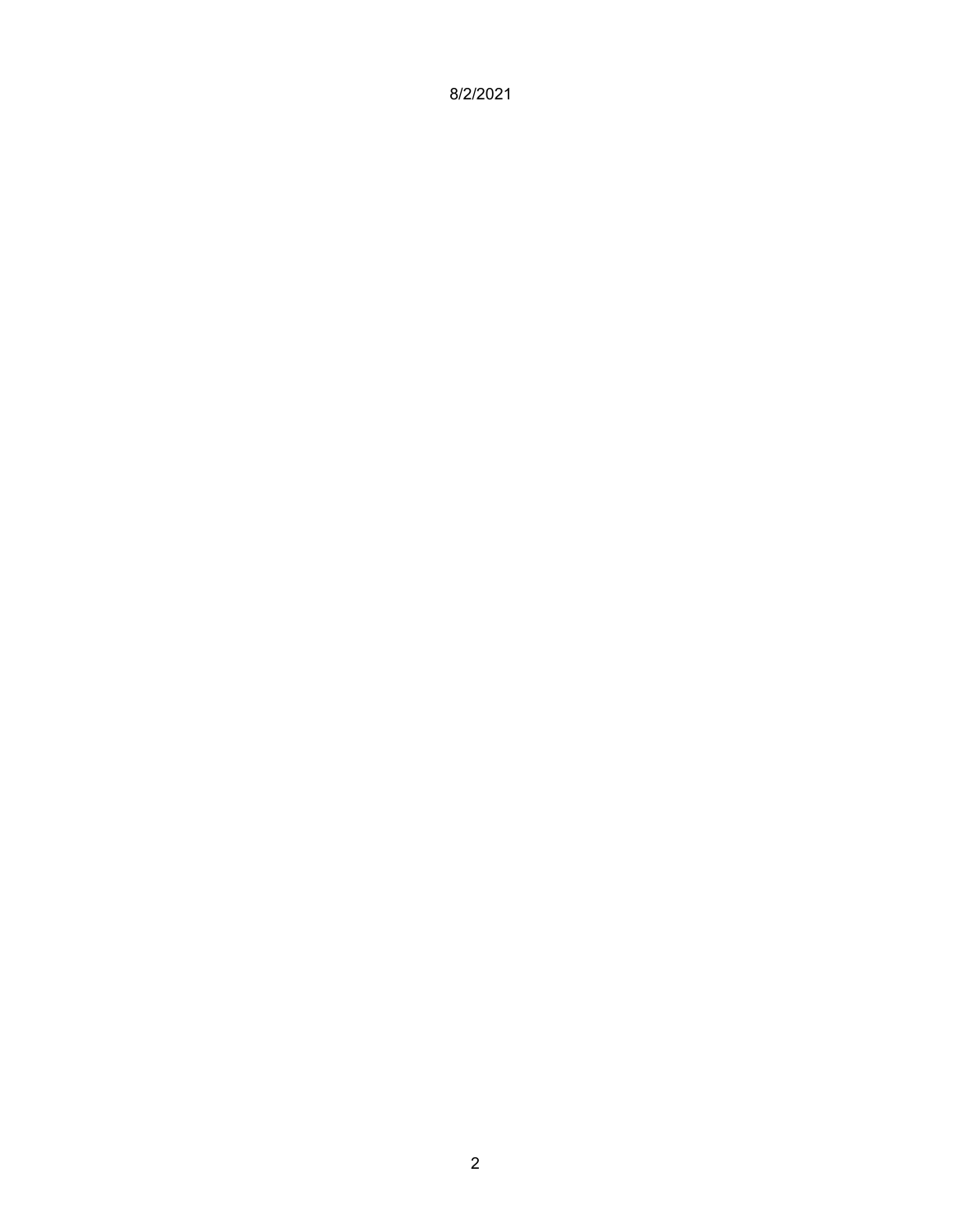|                                        | <b>ACTUAL</b><br>2019-2020 | <b>JUNE</b><br>2021 | <b>YEAR TO DATE</b><br>2020-2021 | <b>ESTIMATED</b><br>2020-2021 |              |
|----------------------------------------|----------------------------|---------------------|----------------------------------|-------------------------------|--------------|
|                                        | <b>BUILDING FUND</b>       |                     |                                  |                               |              |
| <b>REVENUES</b>                        |                            |                     |                                  |                               |              |
| <b>BALANCE</b>                         | \$<br>4,792,375.09         | \$<br>4,238,949.20  | \$<br>5,567,998.24               | \$                            | 5,567,998    |
| <b>GOOD FAITH DEPOSIT</b>              | 94,001.53                  |                     | 4,907.35                         |                               |              |
| <b>ACADEMIC FACILITIES PARTNERSHIP</b> | 3,185,938.12               |                     |                                  |                               |              |
| <b>DEBT SAVINGS TRANSFER</b>           |                            |                     | (10,048.82)                      |                               |              |
| NET REMAINING REFUNDING BONDS          | 3,942,627.85               |                     | (4,907.35)                       |                               |              |
| <b>INTEREST</b>                        | 64,602.72                  | 788.24              | 9,889.06                         |                               | 50,000       |
| DONATIONS-TURF/SCOREBOARD              | 210,000.00                 | 17,550.00           | 53,050.00                        |                               | 189,000      |
| <b>REFUND PRIOR YEAR EXPENDITURES</b>  |                            |                     |                                  |                               |              |
| <b>TRANSFER-OPERATING</b>              | 600,000.00                 | 2,500,000.00        | 3,183,495.24                     |                               | 1,000,000    |
| TRANSFERS-TURF                         | 8,500.00                   |                     | 12,500.00                        |                               |              |
| <b>TOTAL</b>                           | 12,898,045.31              | 6,757,287.44        | 8,816,883.72                     |                               | 6,806,998    |
| <b>EXPENDITURES</b>                    |                            |                     |                                  |                               |              |
| <b>LAND</b>                            |                            |                     |                                  |                               |              |
| <b>PURCHASED SERVICES</b>              | 434,631.04                 | (18, 399.84)        | 501,424.73                       |                               | 508,280      |
| <b>EQUIPMENT &amp; FURNITURE</b>       | 773,265.59                 | (1,859.65)          | 108,460.69                       |                               | 10,000       |
| <b>BUILDINGS-REMODELING</b>            |                            | 61,686.90           | 760,998.13                       |                               |              |
| <b>BUILDINGS-NEW &amp; ADDITIONS</b>   | 5,339,581.27               | 370,366.10          | 379,132.86                       |                               |              |
| <b>RENTAL-EQUIPMENT &amp; VEHICLES</b> |                            |                     |                                  |                               |              |
| <b>FEES</b>                            | 200.00                     | 1,437.50            | 49,419.00                        |                               |              |
| <b>SUPPLIES</b>                        | 131,593.17                 | 7,845.06            | 97,741.45                        |                               | 135,000      |
| <b>IMPROVEMENTS</b>                    | 650,776.00                 |                     | 583,495.49                       |                               | 2,721,000    |
| <b>TOTAL</b>                           | 7,330,047.07               | 421,076.07          | 2,480,672.35                     |                               | 3,374,280    |
| <b>BALANCE</b>                         | 5,567,998.24               | 6,336,211.37        | 6,336,211.37                     |                               | 3,432,718.00 |
|                                        |                            |                     |                                  |                               |              |
| <b>BALANCE</b>                         | 3,003,505.70               | 3,696,981.39        | 3,343,691.39                     |                               | 3,343,691.00 |
| <b>INTEREST</b>                        | 61,073.80                  | 22,676.61           | 74,591.60                        |                               | 61,073.00    |

TRANSFERS 279,111.89 301,375.01 292,216 SINKING FUND PAYMENTS - - - - **BALANCE** 3,343,691.39 3,719,658.00 3,719,658.00 3,696,980 **TOTAL BUILDING FUND** \$ 8,911,689.63 \$ 10,055,869.37 \$ 10,055,869.37 \$ 7,129,698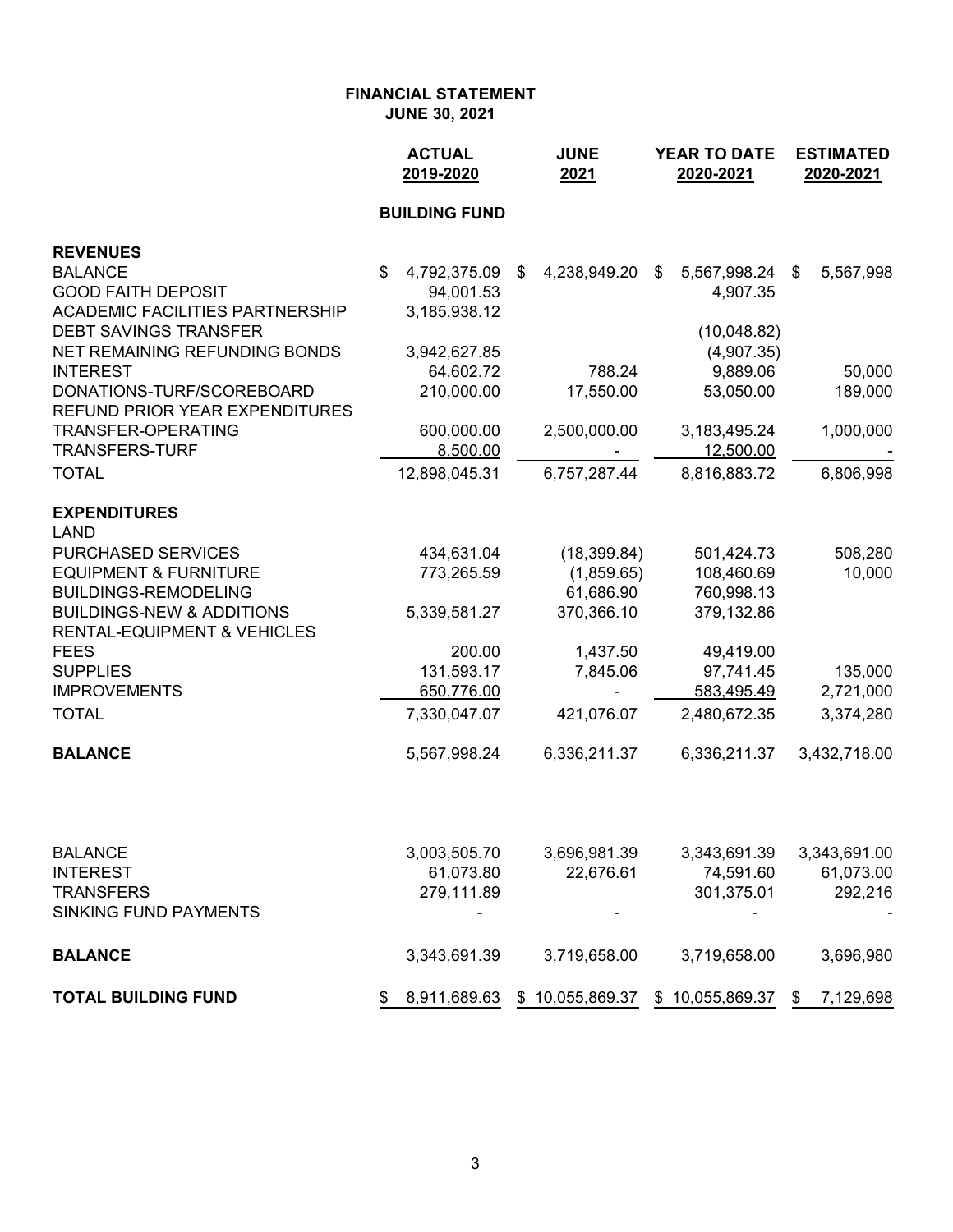|                                                                                                                                                                                                                       | <b>ACTUAL</b><br>2019-2020 |                                      |    | <b>JUNE</b><br>2021     | <b>YEAR TO DATE</b><br>2020-2021 | <b>ESTIMATED</b><br>2020-2021 |                |
|-----------------------------------------------------------------------------------------------------------------------------------------------------------------------------------------------------------------------|----------------------------|--------------------------------------|----|-------------------------|----------------------------------|-------------------------------|----------------|
|                                                                                                                                                                                                                       |                            | <b>BUILDING FUND-ADULT EDUCATION</b> |    |                         |                                  |                               |                |
| <b>REVENUES</b><br><b>BALANCE</b><br><b>GENERAL IMPROVEMENT PAYMENT</b><br><b>REFUND PRIOR YEAR EXPENDITURE</b><br><b>TOTAL</b>                                                                                       | \$                         | 4,989.10<br>4,989.10                 | \$ | 4,989.10 \$<br>4,989.10 | 4,989.10 \$<br>4,989.10          |                               | 4,989<br>4,989 |
| <b>EXPENDITURES</b><br><b>ARCHITECT &amp; ENGINEERS</b><br><b>PURCHASED SERVICES</b><br><b>LAND &amp; IMPROVEMENTS</b><br><b>BUILDINGS-NEW &amp; ADDITIONS</b><br><b>SUPPLIES</b><br><b>EQUIPMENT</b><br><b>TOTAL</b> |                            |                                      |    |                         |                                  |                               |                |
| <b>BALANCE</b>                                                                                                                                                                                                        | \$                         | 4,989.10                             | \$ | 4,989.10                | \$<br>4,989.10                   | \$                            | 4,989          |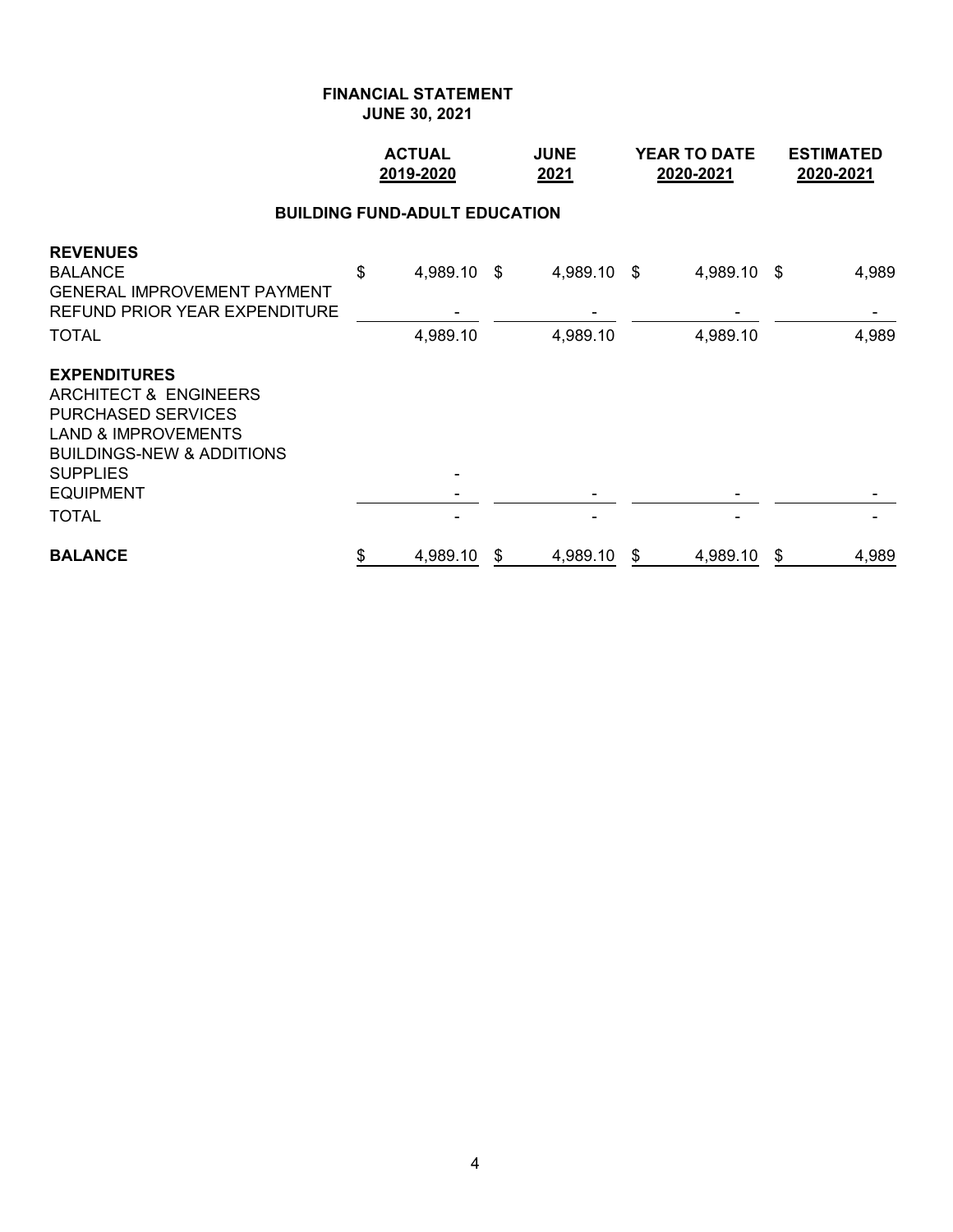# **FINANCIAL STATEMENT** 7/20/2021

**JUNE 30, 2021**

|                                           |               | <b>ACTUAL</b><br>2019-2020 | <b>JUNE</b><br>2021 |                    |    | YEAR TO DATE<br>2020-2021 | <b>ESTIMATED</b><br>2020-2021 |           |
|-------------------------------------------|---------------|----------------------------|---------------------|--------------------|----|---------------------------|-------------------------------|-----------|
|                                           |               | <b>FEDERAL PROGRAMS</b>    |                     |                    |    |                           |                               |           |
| <b>REVENUES</b>                           |               |                            |                     |                    |    |                           |                               |           |
| <b>BALANCE</b>                            | $\mathfrak s$ | 190,486.36                 | \$                  | $(302, 311.17)$ \$ |    | 79,897.93                 | \$                            | 79,898    |
| TITLE I,                                  |               | 1,658,127.44               |                     | 252,206.44         |    | 2,073,824.08              |                               | 2,569,366 |
| ARKANSAS MEDICAID PROGRAM                 |               | 107,724.60                 |                     | 10,113.39          |    | 160,684.94                |                               | 30,711    |
| TITLE VI-B,                               |               | 1,228,712.98               |                     | 252,549.82         |    | 1,395,999.83              |                               | 1,404,351 |
| <b>IDEA EARLY CHILDHOOD</b>               |               |                            |                     | 13,232.60          |    | 54,518.48                 |                               | 59,433    |
| <b>ARMAC</b>                              |               | 275,374.26                 |                     |                    |    | 337,486.96                |                               | 268,512   |
| <b>VOCATIONAL REHABILITATION SERVICES</b> |               |                            |                     |                    |    | 4,800.00                  |                               |           |
| TITLE I, MIGRANT                          |               | 121,677.44                 |                     | 50,706.30          |    | 144,452.67                |                               | 143,339   |
| <b>TITLE IIA</b>                          |               | 292,649.09                 |                     |                    |    | 240,675.90                |                               | 240,040   |
| <b>TITLE III</b>                          |               | 64,772.42                  |                     | 1,462.41           |    | 36,998.64                 |                               | 64,861    |
| TITLE IV                                  |               | 120,951.91                 |                     |                    |    | 128,956.61                |                               | 128,430   |
| DHS CHILD CARE                            |               |                            |                     |                    |    | 36,000.00                 |                               |           |
| ADE COVID EMERGENCY LEAVE                 |               |                            |                     |                    |    | 330,512.83                |                               |           |
| <b>CARES ACT ESSER I</b>                  |               | 18,019.97                  |                     | 746.30             |    | 1,388,411.58              |                               | 1,329,498 |
| <b>ESSER II</b>                           |               |                            |                     | 2,959,224.92       |    | 4, 154, 055. 14           |                               |           |
| <b>CARES ACT-SCHOOL MEALS</b>             |               |                            |                     |                    |    | 183,495.24                |                               |           |
| ROTC REIMBURSEMENT                        |               | 30,625.81                  |                     | 2,137.67           |    | 35,974.72                 |                               | 41,582    |
| <b>ADULT ED</b>                           |               | 160,919.83                 |                     | 52,648.47          |    | 185,220.87                |                               | 206,695   |
| <b>TOTAL</b>                              |               | 4,270,042.11               |                     | 3,292,717.15       |    | 10,971,966.42             |                               | 6,566,716 |
| <b>EXPENDITURES</b>                       |               |                            |                     |                    |    |                           |                               |           |
| <b>TITLE I</b>                            |               | 2,055,616.99               |                     | 105,790.72         |    | 2,443,456.59              |                               | 2,569,366 |
| ARKANSAS MEDICAID PROGRAM                 |               | 78,725.03                  |                     | 93,204.53          |    | 217,907.93                |                               | 87,934    |
| <b>TITLE VI-B</b>                         |               | 1,256,769.58               |                     | 100,715.78         |    | 1,395,999.83              |                               | 1,404,351 |
| <b>IDEA EARLY CHILDHOOD</b>               |               |                            |                     | 8,821.39           |    | 47,434.40                 |                               | 59,433    |
| <b>ARMAC</b>                              |               | 386,905.66                 |                     | 31,933.14          |    | 288,587.00                |                               | 291,187   |
| <b>VOCATIONAL REHABILITATION SERVICES</b> |               |                            |                     |                    |    | 4,799.99                  |                               |           |
| TITLE I, MIGRANT                          |               | 121,677.44                 |                     | 40,798.64          |    | 144,452.67                |                               | 143,339   |
| ADE COVID EMERGENCY LEAVE                 |               |                            |                     |                    |    | 330,512.83                |                               |           |
| CARES ACT (ESSER I)                       |               | 18,019.97                  |                     | (10, 422.22)       |    | 1,395,495.67              |                               | 1,329,498 |
| CARES ACT-SCHOOL MEALS                    |               |                            |                     |                    |    | 183,495.24                |                               |           |
| CARES ACT (ESSER II)                      |               |                            |                     | 2,817,761.52       |    | 4, 154, 055. 13           |                               |           |
| <b>ROTC</b>                               |               | 30,625.81                  |                     | (2, 295.77)        |    | 35,974.72                 |                               | 41,582    |
| <b>ADULT EDUCATION</b>                    |               | 160,919.83                 |                     | 12,882.96          |    | 185,220.87                |                               | 206,695   |
| <b>DHS CHILD CARE</b>                     |               |                            |                     | 10,000.00          |    | 25,321.86                 |                               |           |
| <b>TITLE IIA</b>                          |               |                            |                     |                    |    |                           |                               | 240,040   |
| <b>TITLE III</b>                          |               | 64,772.42                  |                     | 1,273.41           |    | 36,998.64                 |                               | 64,861    |
| TITLE IV                                  |               | 16,111.45                  |                     |                    |    |                           |                               | 128,430   |
| <b>TOTAL</b>                              |               | 4,190,144.18               |                     | 3,210,464.10       |    | 10,889,713.37             |                               | 6,566,715 |
| <b>BALANCE</b>                            | \$            | 79,897.93                  | \$                  | 82,253.05          | \$ | 82,253.05                 | \$                            |           |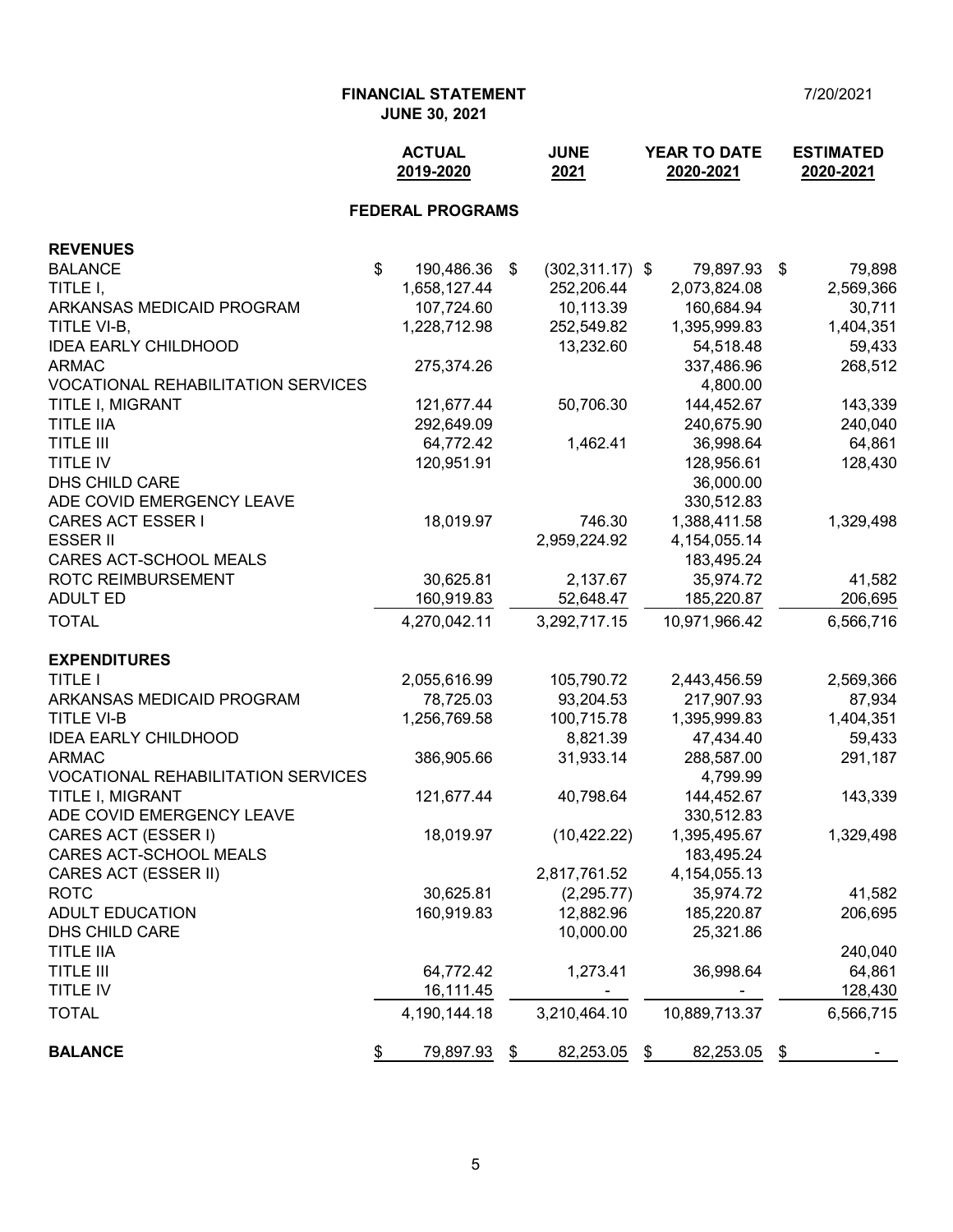|                         | <b>ACTUAL</b><br><b>JUNE</b><br>2019-2020<br>2021 |    |                 | YEAR TO DATE<br>2020-2021 |                 |  | <b>ESTIMATED</b><br>2020-2021 |  |  |
|-------------------------|---------------------------------------------------|----|-----------------|---------------------------|-----------------|--|-------------------------------|--|--|
|                         | <b>SCHOOL LUNCH PROGRAM</b>                       |    |                 |                           |                 |  |                               |  |  |
| <b>REVENUES</b>         |                                                   |    |                 |                           |                 |  |                               |  |  |
| <b>BALANCE</b>          | \$<br>857,133.54 \$                               |    | 796,838.87 \$   |                           | 646,895.40 \$   |  | 646,895                       |  |  |
| LUNCH & BREAKFAST SALES | 284,610.06                                        |    | (95.50)         |                           | 28,683.39       |  | 327,000                       |  |  |
| <b>REIMBURSEMENT</b>    | 1,790,488.98                                      |    | 244,870.20      |                           | 2,407,877.67    |  | 2,253,000                     |  |  |
| <b>LUNCH CHARGES</b>    |                                                   |    |                 |                           |                 |  | 40,000                        |  |  |
| <b>OTHER INCOME</b>     | 64,414.90                                         |    | 382,946.50      |                           | 444,319.82      |  | 90,300                        |  |  |
| <b>TOTAL</b>            | 2,996,647.48                                      |    | 1,424,560.07    |                           | 3,527,776.28    |  | 3,357,195                     |  |  |
| <b>EXPENDITURES</b>     |                                                   |    |                 |                           |                 |  |                               |  |  |
| <b>SALARIES</b>         | 1,275,105.37                                      |    | 229,787.48      |                           | 1,329,988.13    |  | 1,308,323                     |  |  |
| <b>BENEFITS</b>         | 366,883.99                                        |    | 60,578.13       |                           | 375,209.31      |  | 381,711                       |  |  |
| <b>FOOD PURCHASES</b>   | 591,026.07                                        |    | 393,674.71      |                           | 998,412.26      |  | 945,000                       |  |  |
| <b>OTHER EXPENSES</b>   | 116,736.65                                        |    | 6,891.20        |                           | 90,538.03       |  | 175,000                       |  |  |
| <b>TOTAL</b>            | 2,349,752.08                                      |    | 690,931.52      |                           | 2,794,147.73    |  | 2,810,034                     |  |  |
| <b>BALANCE</b>          | \$<br>646,895.40                                  | \$ | 733,628.55      | \$                        | 733,628.55      |  | 547,161                       |  |  |
| <b>TOTAL BALANCES</b>   | <u>\$14,631,311.09</u>                            |    | \$16,264,251.62 |                           | \$16,264,251.62 |  | \$12,488,905.00               |  |  |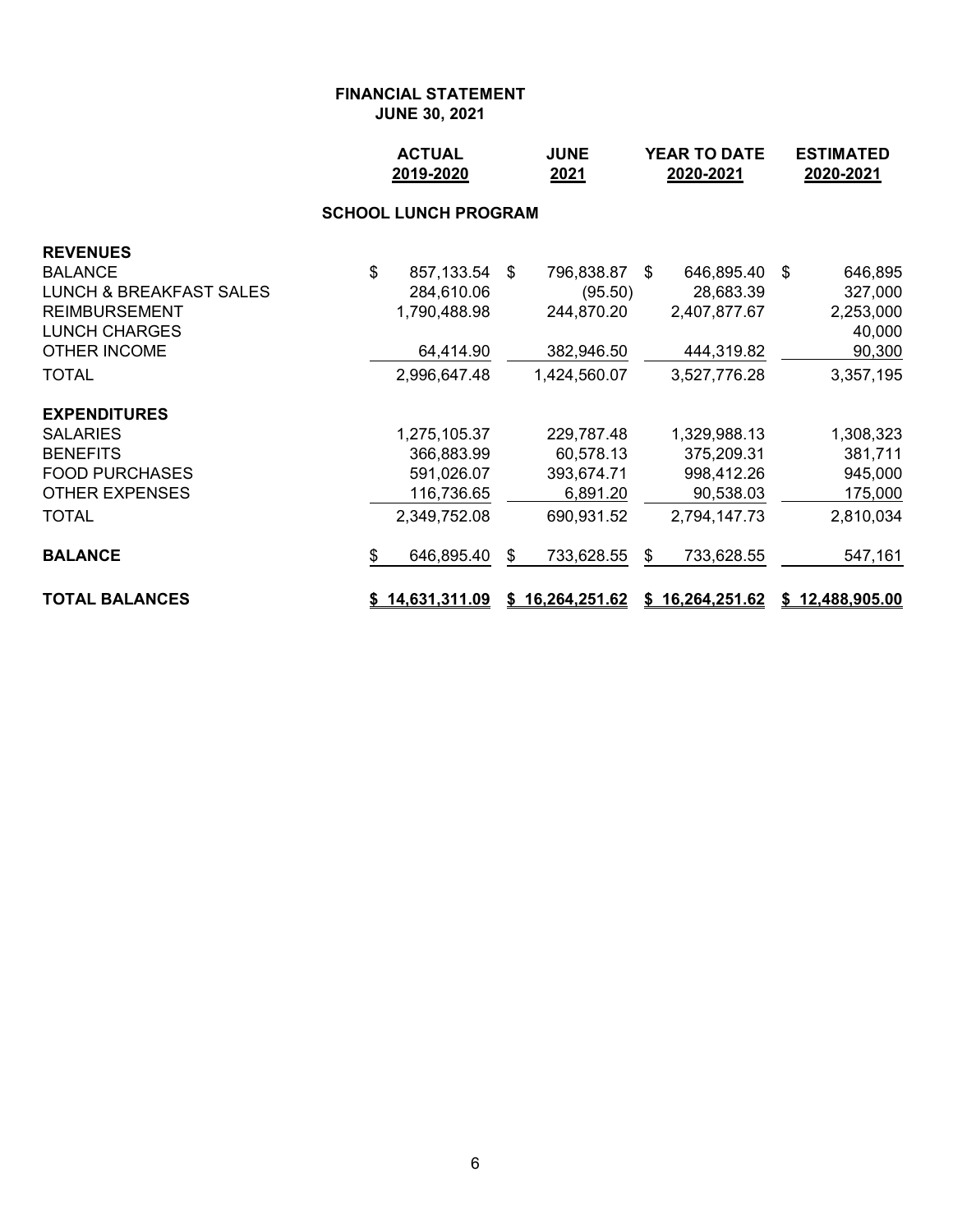| <b>ACTUAL</b> | <b>JUNE</b> | <b>YEAR TO DATE</b> |
|---------------|-------------|---------------------|
| 2019-2020     | 2021        | 2020-2021           |

## **SCHOOL ACTIVITY ACCOUNTS**

| <b>REVENUES</b>                 |                     |   |            |    |              |
|---------------------------------|---------------------|---|------------|----|--------------|
| <b>BALANCE</b>                  | \$<br>614,405.62 \$ |   | 639,513.95 | \$ | 571,961.98   |
| <b>ADMISSIONS</b>               | 148,528.94          |   | 1,730.00   |    | 140,983.41   |
| <b>SCHOOL SPONSORED SALES</b>   | 120,899.50          |   | 624.80     |    | 48,657.10    |
| STUDENT SPONSORED SALES         | 166,724.86          |   | 9,464.98   |    | 152,236.74   |
| OTHER STUDENT ACTIVITIES        | 99,912.92           |   | 2,803.85   |    | 113,500.61   |
| OTHER COMMUNITY SERVICES        | 5,647.33            |   |            |    | 2,140.80     |
| PRIVATE CONTRIBUTIONS           | 117,414.58          |   | 4,176.61   |    | 100,995.30   |
| <b>MISCELLANEOUS</b>            | 4,296.59            |   |            |    | 2,569.18     |
| <b>TOTAL</b>                    | 1,277,830.34        |   | 658,314.19 |    | 1,133,045.12 |
| <b>EXPENDITURES</b>             |                     |   |            |    |              |
| <b>SALARIES</b>                 |                     |   |            |    | 14,564.18    |
| <b>BENEFITS</b>                 |                     |   |            |    | 3,146.75     |
| <b>PURCHASES SERVICES</b>       | 185,461.86          |   | 8,678.16   |    | 104,115.25   |
| <b>SUPPLIES &amp; MATERIALS</b> | 448,755.64          |   | 38,063.07  |    | 376,866.06   |
| <b>FIXED ASSETS</b>             | 27,907.61           |   | (37.45)    |    | 3,396.01     |
| <b>DUES &amp; FEES</b>          | 43,743.25           |   | 8,921.12   |    | 28,267.58    |
|                                 | 705,868.36          |   | 55,624.90  |    | 530,355.83   |
| <b>BALANCE</b>                  | 571,961.98          | S | 602,689.29 | S  | 602,689.29   |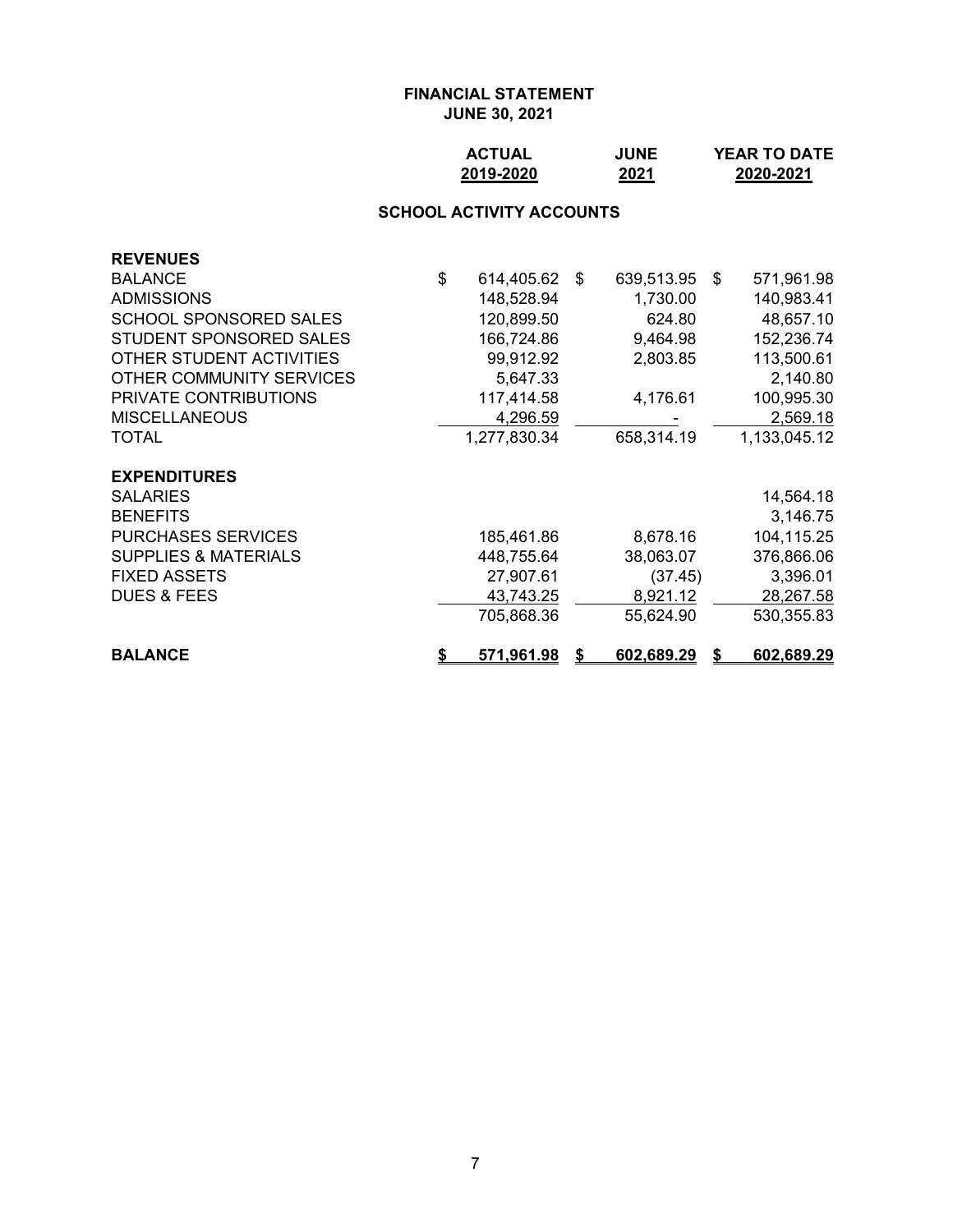#### **CITIZENS BANK ACCOUNT BALANCES JUNE 30, 2021**

CHECKING ACCOUNT #0376886401 \$7,813,916.78

#### **SCHEDULE OF INVESTMENTS JUNE 30, 2021**

PURCHASED CERTIFICATE OF DEPOSIT 03/04/2021 IN THE AMOUNT OF \$3,713,125.22 AT A RATE OF .20% MATURING 07/04/2021 **\$** 3,713,125.22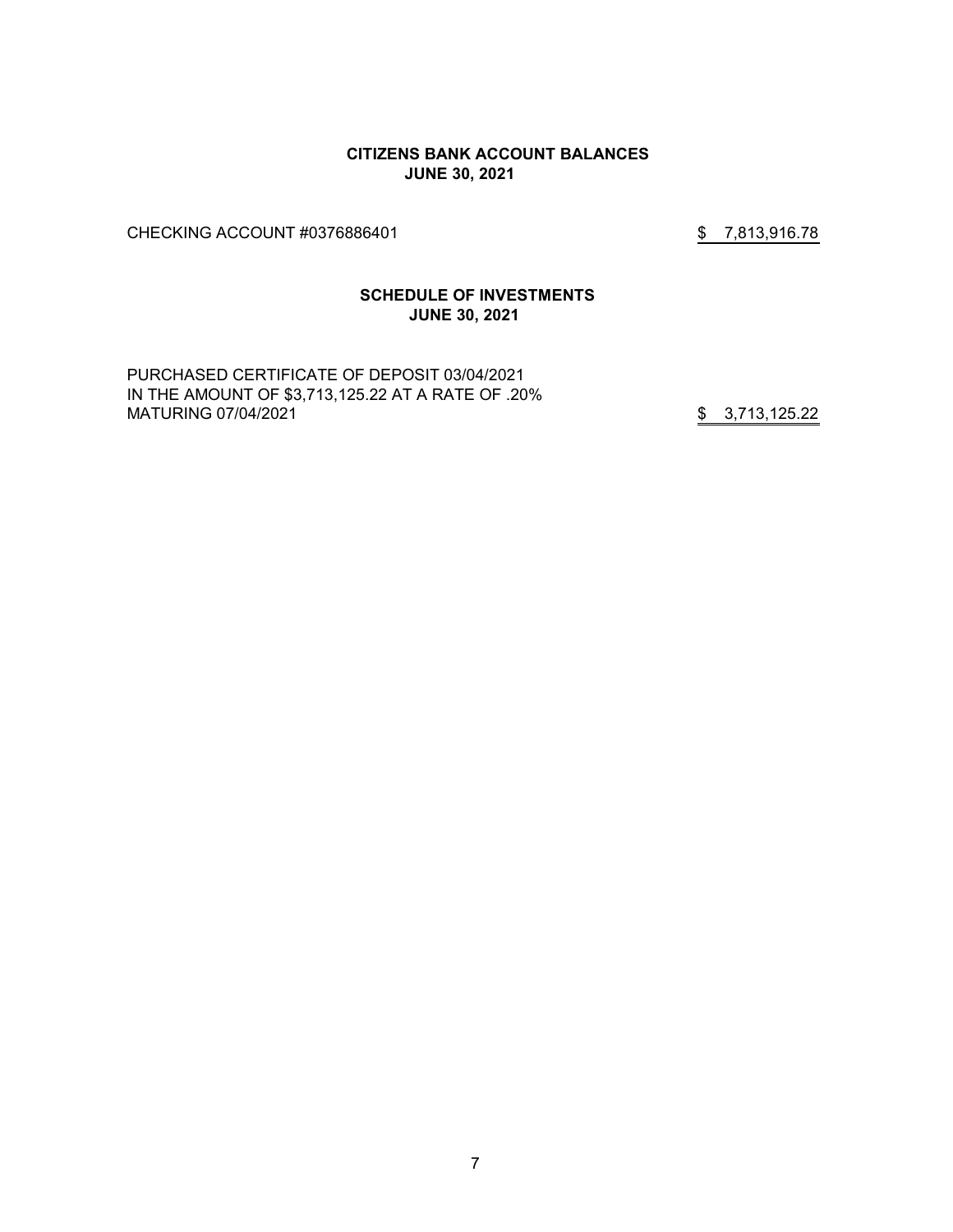## **MISCELLANEOUS INCOME ACCOUNT ANALYSIS JUNE 2021**

| <b>OPERATING FUNDS</b>                               | <b>JUNE</b>    | <b>YEAR TO DATE</b> |
|------------------------------------------------------|----------------|---------------------|
| <b>G/T ADVANCED PLACEMENT</b>                        |                | 12,700.00           |
| ARVEST GRANT - BASEBALL                              |                |                     |
| NBC STATE BONUS PASS THRU                            |                | 213,763.00          |
| ADE COMPUTER SCIENCE BONUS PASS THRU                 |                | 4,702.78            |
| PRIVATE DONATIONS                                    |                | 20.25               |
| POINTER PLACE REIMBURSEMENT                          |                | 12,000.00           |
| BASKETBALL REIMBURSE SCORING TABLE                   |                | 13,357.51           |
| <b>EARLY CARE &amp; EDUCATION GRANT</b>              |                |                     |
| AR SCHOOL RECOGNITION                                |                |                     |
| GENERAL IMPROVEMENT FUND GRANT-ADULT ED              |                |                     |
| NEW CTE PROGRAM START UP GRANTS                      |                | 20,120.56           |
| <b>FACILITIES &amp; TRANSPORTATION REIMBURSEMENT</b> | 5,740.80       | 5,837.43            |
| PERCENTAGE THEATER ADMISSIONS                        |                |                     |
| <b>MASCOT ROYALTIES</b>                              |                | 581.27              |
| <b>HALL OF HONOR</b>                                 |                |                     |
| <b>REIMBURSEMENT FEES</b>                            |                | 95.84               |
| <b>PRIOR YEAR LUNCH CHARGES</b>                      |                | 275.55              |
| <b>GAME &amp; FISH GRANT</b>                         |                | 22,939.41           |
| <b>REFUND PRIOR YEAR EXPENSES</b>                    | 179.36         | 32,671.74           |
| CAREER NEW PROGRAM START UP                          |                |                     |
| EMPLOYEE JURY/SUBPOENA FEES                          |                | 15.00               |
| HANNA OIL-GAS & ROYALTY                              |                | 17.32               |
| STEPHENS PRODUCTION-GAS ROYALTIES                    |                | 78.42               |
| WAELDER OIL & GAS-GAS ROYALTIES                      |                | 2.06                |
| <b>XTO ENERGY-GAS ROYALTY</b>                        |                |                     |
| MERIT ENERGY-GAS ROYALTY                             | 230.20         | 2,504.99            |
| SALE OF FIXED ASSETS & SUPPLIES                      |                | 19,564.00           |
| <b>REBATE</b>                                        |                | 5,539.87            |
| ATU-REIMBURSEMENT CONCURRENT CREDIT                  |                | 420,848.00          |
| JATC-FEES                                            |                |                     |
| PAYROLL REIMBURSEMENT-TRANSFER                       |                | 13,572.87           |
| FEDERAL FLOOD CONTROL                                |                | 92.92               |
| FEDERAL MINERAL LEASE                                |                | 5.86                |
| PROPERTY DAMAGES REIMBURSEMENTS                      | 166.00         | 28,119.94           |
| <b>ETS HONORARIUM</b>                                |                | 40.00               |
| <b>USAC E-RATE</b>                                   |                |                     |
| <b>BLUEBIRD WNC445 SPECTRUM LEASE</b>                |                | 13,995.00           |
| <b>PHOTOGRAPHY</b>                                   |                |                     |
| <b>TOTAL</b>                                         | \$<br>6,316.36 |                     |
|                                                      |                | - \$<br>843,461.59  |